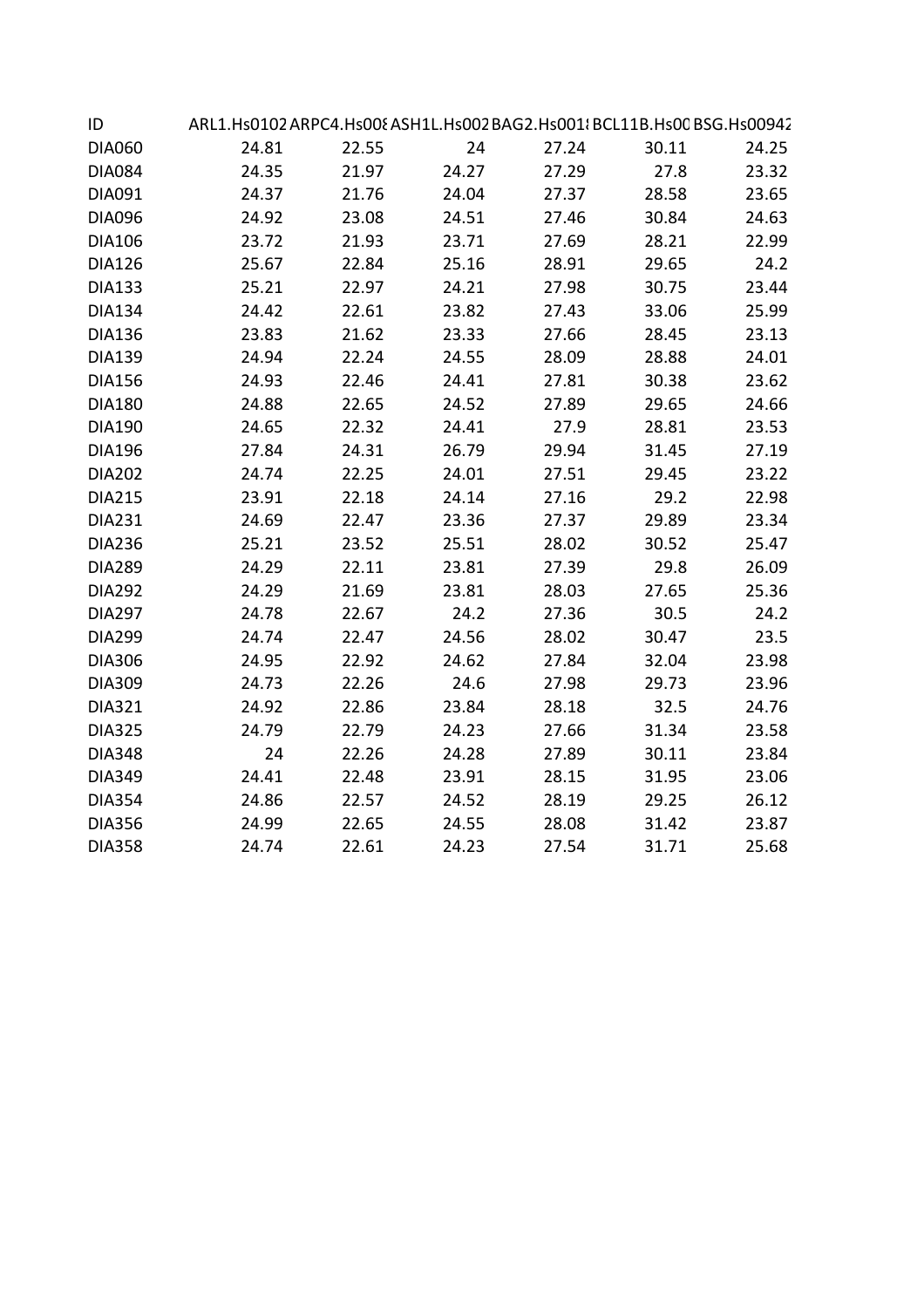| BST2.Hs0017BTBD1.Hs002CALU.Hs001! CCL5.Hs0017CCND1.Hs00 CD209.Hs01! CD79A.Hs00! |       |       |       |       |       |       |  |
|---------------------------------------------------------------------------------|-------|-------|-------|-------|-------|-------|--|
| 23.79                                                                           | 25    | 23.61 | 25.42 | 24.16 | 26    | 27.74 |  |
| 22.59                                                                           | 24.2  | 22.21 | 23.21 | 22.68 | 23.96 | 24.91 |  |
| 22.53                                                                           | 23.97 | 22.61 | 23.47 | 23.43 | 25.82 | 24.97 |  |
| 24.78                                                                           | 24.86 | 22.99 | 26.11 | 23.63 | 25.43 | 28.1  |  |
| 22.29                                                                           | 23.96 | 22.53 | 23.71 | 23.18 | 24.47 | 24.48 |  |
| 23.5                                                                            | 25.33 | 23.35 | 24.18 | 23.96 | 25.86 | 24.07 |  |
| 24.46                                                                           | 25.09 | 23.95 | 25.72 | 22.55 | 25.47 | 28.62 |  |
| 24.38                                                                           | 24.51 | 23.38 | 27.41 | 22.97 | 26.13 | 30.64 |  |
| 22.71                                                                           | 23.74 | 22.44 | 23.81 | 22.81 | 23.12 | 24.1  |  |
| 23.13                                                                           | 24.56 | 22.93 | 24.27 | 24.08 | 25.96 | 24.95 |  |
| 24.24                                                                           | 24.97 | 22.92 | 26.03 | 24.14 | 25.34 | 31.13 |  |
| 23.5                                                                            | 24.77 | 23.14 | 24.71 | 23.97 | 25.07 | 26.55 |  |
| 23.31                                                                           | 24.67 | 22.97 | 23.75 | 23.77 | 25.57 | 22.79 |  |
| 25.26                                                                           | 28.23 | 24.46 | 25.67 | 26.1  | 27.96 | 24.83 |  |
| 23.67                                                                           | 24.69 | 23.18 | 24.23 | 23.43 | 25.45 | 25.54 |  |
| 22.48                                                                           | 23.93 | 22.48 | 24.6  | 23.16 | 23.88 | 26.16 |  |
| 24.02                                                                           | 24.47 | 23.49 | 26.2  | 24.39 | 26.91 | 24.46 |  |
| 23.78                                                                           | 22.18 | 23.36 | 24.45 | 22.89 | 25.99 | 25.73 |  |
| 23.5                                                                            | 23.9  | 22.77 | 25    | 22.45 | 26.02 | 26.25 |  |
| 22.12                                                                           | 23.82 | 22.25 | 22.97 | 23.04 | 24.18 | 26.26 |  |
| 24.34                                                                           | 24.82 | 22.72 | 26.15 | 23.75 | 26.17 | 27.52 |  |
| 23.85                                                                           | 24.96 | 23.04 | 26.07 | 23.43 | 26.85 | 25.95 |  |
| 24.3                                                                            | 25.02 | 22.97 | 27.33 | 23.69 | 26.51 | 29.25 |  |
| 23.1                                                                            | 24.47 | 22.57 | 23.79 | 23.66 | 24.14 | 25.75 |  |
| 24.89                                                                           | 24.77 | 23.64 | 28.35 | 24.04 | 25.76 | 30.72 |  |
| 24                                                                              | 24.37 | 23.89 | 26.72 | 24.68 | 26.16 | 27.75 |  |
| 23.87                                                                           | 24.51 | 22.51 | 25.35 | 22.82 | 25.19 | 28.24 |  |
| 23.47                                                                           | 24.55 | 22.92 | 26.51 | 23.28 | 26.46 | 30.24 |  |
| 23.37                                                                           | 24.88 | 23.16 | 24.35 | 24.16 | 25.73 | 25.25 |  |
| 24.07                                                                           | 25.29 | 22.63 | 26.59 | 23.8  | 25.92 | 29.92 |  |
| 23.2                                                                            | 23.01 | 22.96 | 26.55 | 23.27 | 25.39 | 30.89 |  |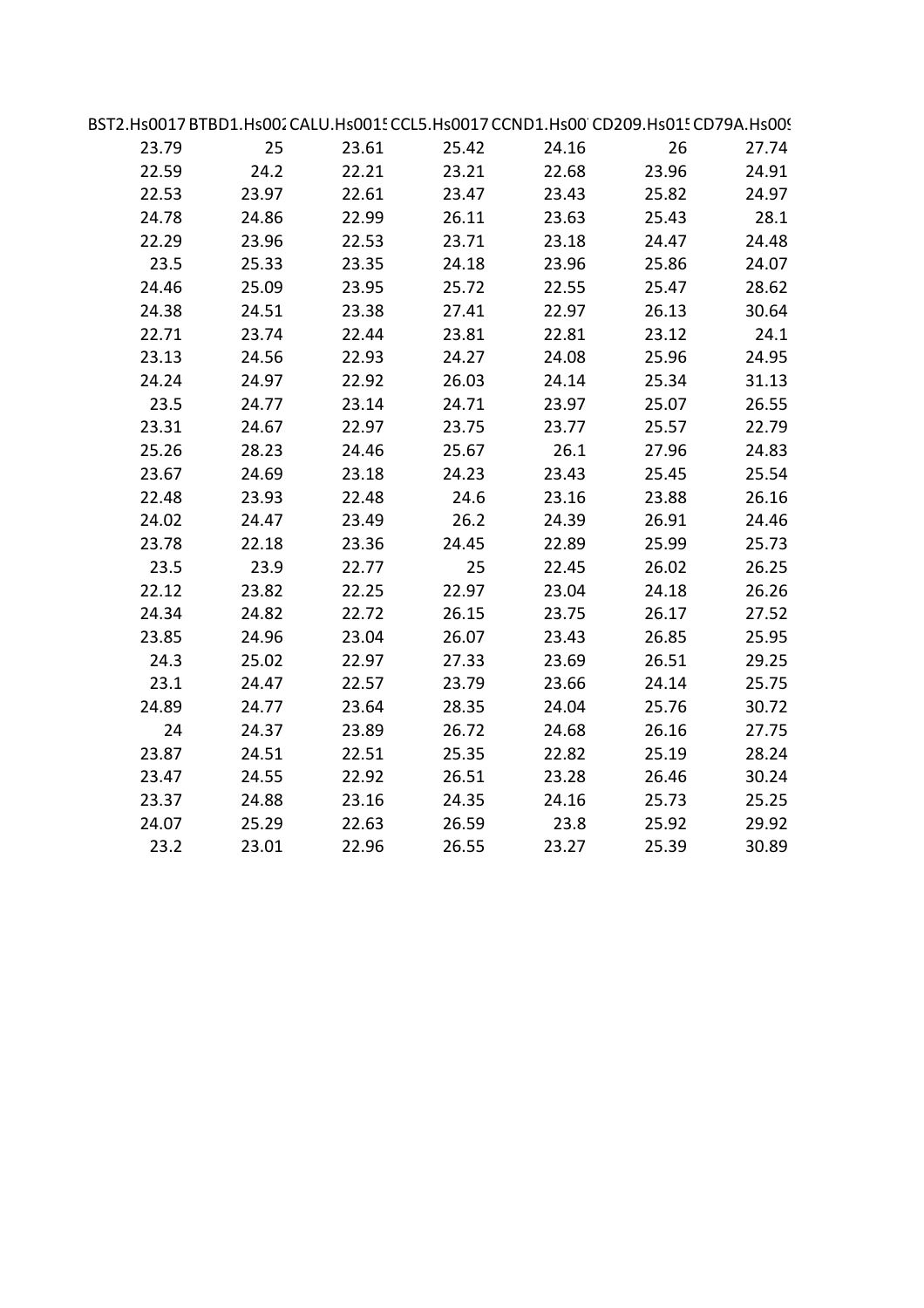|       | CDC42BPA.H CDC42SE1.H: CHD1.Hs001! CHD9.Hs003. CHSY3.Hs005 COMMD2.Hs CPSF1.Hs002 |       |       |       |       |       |  |
|-------|----------------------------------------------------------------------------------|-------|-------|-------|-------|-------|--|
| 24.4  | 24.82                                                                            | 25.59 | 25.23 | 28.26 | 25.94 | 26.73 |  |
| 25.03 | 23.61                                                                            | 25.26 | 25.46 | 27.22 | 25.99 | 25.6  |  |
| 25.06 | 23.67                                                                            | 25.84 | 24.97 | 28.73 | 25.68 | 25.12 |  |
| 24.94 | 24.85                                                                            | 26.24 | 25.53 | 27.11 | 26.27 | 26.03 |  |
| 24.5  | 23.78                                                                            | 25.42 | 24.9  | 27.84 | 25.69 | 25.09 |  |
| 26.02 | 25.01                                                                            | 26.58 | 26.49 | 28.77 | 26.48 | 26.89 |  |
| 24.72 | 24.63                                                                            | 26.08 | 25.24 | 27.18 | 26.22 | 26.27 |  |
| 24.21 | 24.6                                                                             | 25.87 | 25.74 | 27.91 | 25.93 | 25.43 |  |
| 24.28 | 23.29                                                                            | 24.74 | 24.63 | 27    | 25.2  | 25.43 |  |
| 24.37 | 24.09                                                                            | 26.01 | 25.71 | 29.12 | 26.26 | 26.22 |  |
| 24.67 | 24.21                                                                            | 25.99 | 25.29 | 28.1  | 26.06 | 25.33 |  |
| 25.45 | 24.42                                                                            | 25.84 | 25.73 | 28.45 | 26.23 | 26.58 |  |
| 25.47 | 24.25                                                                            | 26.19 | 25.31 | 27.91 | 25.97 | 25.69 |  |
| 28.75 | 27.1                                                                             | 27.95 | 28.7  | 30.19 | 28.49 | 27.32 |  |
| 24.88 | 24.17                                                                            | 26.1  | 24.86 | 27.92 | 25.93 | 25.12 |  |
| 24.6  | 23.66                                                                            | 25.74 | 24.96 | 27.49 | 25.52 | 25.44 |  |
| 24.3  | 24.1                                                                             | 25.33 | 24.05 | 27.52 | 25.98 | 25.38 |  |
| 26.31 | 25.52                                                                            | 26.72 | 26.19 | 27.76 | 26.94 | 26.88 |  |
| 24.51 | 23.94                                                                            | 25.46 | 24.55 | 27.14 | 25.5  | 25.14 |  |
| 24.84 | 23.53                                                                            | 24.96 | 24.97 | 27.96 | 25.43 | 25.29 |  |
| 24.4  | 24.81                                                                            | 25.95 | 25.3  | 27.42 | 26.09 | 25.4  |  |
| 25.28 | 24.88                                                                            | 26.68 | 25.22 | 28.86 | 26.55 | 25.55 |  |
| 25.05 | 24.97                                                                            | 26.66 | 25.47 | 27.11 | 26.28 | 26.31 |  |
| 25.16 | 24.44                                                                            | 25.88 | 25.76 | 28.01 | 26.12 | 25.97 |  |
| 24.96 | 24.85                                                                            | 25.62 | 25.23 | 28.49 | 26.19 | 26.12 |  |
| 25.12 | 24.76                                                                            | 26.28 | 25.2  | 27.57 | 25.83 | 25.59 |  |
| 25.07 | 23.93                                                                            | 25.97 | 25.26 | 27.9  | 25.98 | 26.25 |  |
| 24.38 | 24.32                                                                            | 26.12 | 24.8  | 27.49 | 26.06 | 25.08 |  |
| 25.56 | 24.06                                                                            | 25.97 | 25.59 | 28.09 | 26.28 | 26.21 |  |
| 24.99 | 24.95                                                                            | 26.34 | 25.46 | 27.64 | 26.2  | 26.08 |  |
| 24.72 | 24.31                                                                            | 26.37 | 25.1  | 27.47 | 26.19 | 25.2  |  |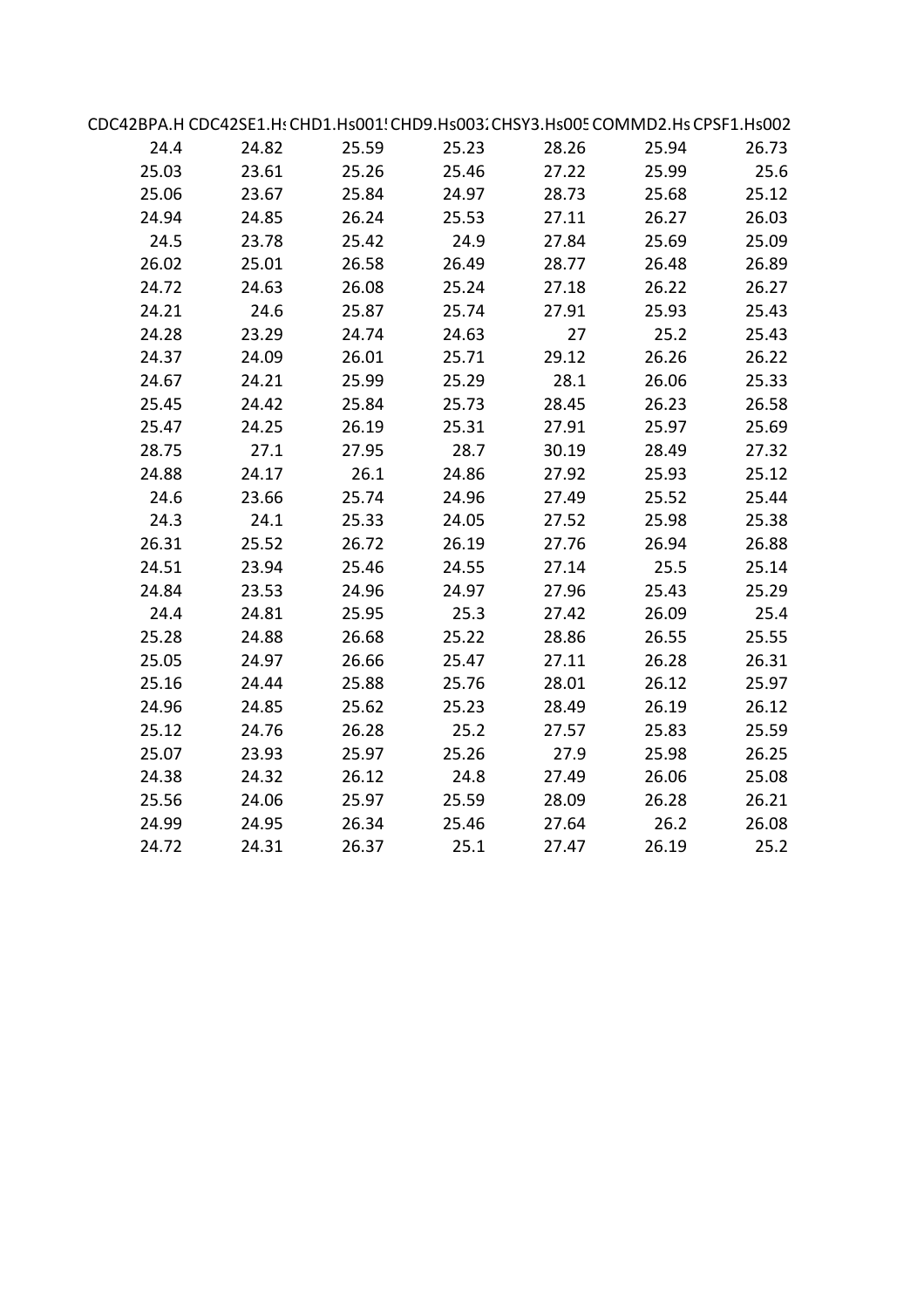| CST7.Hs0017 CTDSPL.Hs00 DUT.Hs00984 EIF2A.Hs002: EIF3L.Hs0106 ERRFI1.Hs00. ETV6.Hs0023 |       |       |       |       |       |       |  |
|----------------------------------------------------------------------------------------|-------|-------|-------|-------|-------|-------|--|
| 27.72                                                                                  | 25.89 | 22.55 | 24.04 | 23.48 | 22.47 | 24.72 |  |
| 25.77                                                                                  | 26.39 | 22.88 | 23.8  | 23.42 | 22.05 | 23.96 |  |
| 26.96                                                                                  | 25.62 | 22.43 | 24.88 | 23    | 21.75 | 24.36 |  |
| 27.56                                                                                  | 26.37 | 23.13 | 24.52 | 24.16 | 22.62 | 25.29 |  |
| 26.5                                                                                   | 25.35 | 22.59 | 23.6  | 22.91 | 20.89 | 23.6  |  |
| 26.23                                                                                  | 27.55 | 23.55 | 25.02 | 24.56 | 23.9  | 24.53 |  |
| 28.52                                                                                  | 25.78 | 22.69 | 24.69 | 23.41 | 25.05 | 25.06 |  |
| 30.24                                                                                  | 25.84 | 22.46 | 23.91 | 23.07 | 21.42 | 25.36 |  |
| 25.71                                                                                  | 25.17 | 22.24 | 23.59 | 22.35 | 21.21 | 23.55 |  |
| 26.42                                                                                  | 26.58 | 22.86 | 24.68 | 23.79 | 22.69 | 24.46 |  |
| 27.67                                                                                  | 25.78 | 22.99 | 24.3  | 23.6  | 22.83 | 24.85 |  |
| 26.67                                                                                  | 26.24 | 22.98 | 24.64 | 24.03 | 22.54 | 24.73 |  |
| 26.03                                                                                  | 26.45 | 23.25 | 24.49 | 23.65 | 22.9  | 24.62 |  |
| 28.99                                                                                  | 29.63 | 24.62 | 26.82 | 25.89 | 27.29 | 26.39 |  |
| 26.59                                                                                  | 25.9  | 22.84 | 24.36 | 23.5  | 22.28 | 24.42 |  |
| 26.81                                                                                  | 25.67 | 22.61 | 23.92 | 23.01 | 21.17 | 24.15 |  |
| 29.01                                                                                  | 25.72 | 22.12 | 23.95 | 23    | 22.74 | 24.51 |  |
| 27.81                                                                                  | 26.93 | 23.9  | 24.83 | 24.22 | 25.86 | 25.57 |  |
| 26.72                                                                                  | 25.62 | 22.83 | 23.99 | 22.31 | 22    | 24.78 |  |
| 25.42                                                                                  | 26.33 | 22.26 | 23.73 | 23.23 | 22.9  | 23.45 |  |
| 28.57                                                                                  | 26.18 | 22.98 | 24.44 | 23.62 | 22.8  | 25.18 |  |
| 27.91                                                                                  | 26.31 | 23.13 | 24.64 | 23.61 | 21.97 | 25.34 |  |
| 29.38                                                                                  | 26.22 | 23.18 | 25.02 | 23.68 | 22.7  | 25.69 |  |
| 26.01                                                                                  | 26.86 | 22.96 | 24.29 | 23.44 | 22.88 | 24.62 |  |
| 30.45                                                                                  | 25.2  | 22.77 | 24.22 | 23.46 | 22.14 | 25.66 |  |
| 29.01                                                                                  | 25.49 | 22.35 | 24.34 | 23.49 | 24.14 | 25.63 |  |
| 27.56                                                                                  | 25.86 | 22.66 | 24.17 | 22.75 | 21.81 | 24.79 |  |
| 28.96                                                                                  | 25.47 | 22.58 | 24.49 | 22.73 | 22.67 | 25.17 |  |
| 26.81                                                                                  | 26.7  | 22.75 | 24.46 | 23.66 | 23.71 | 24.58 |  |
| 28.23                                                                                  | 26.14 | 22.77 | 24.68 | 23.11 | 23.55 | 25.05 |  |
| 28.46                                                                                  | 25.48 | 22.78 | 24.14 | 22.79 | 22.12 | 25.13 |  |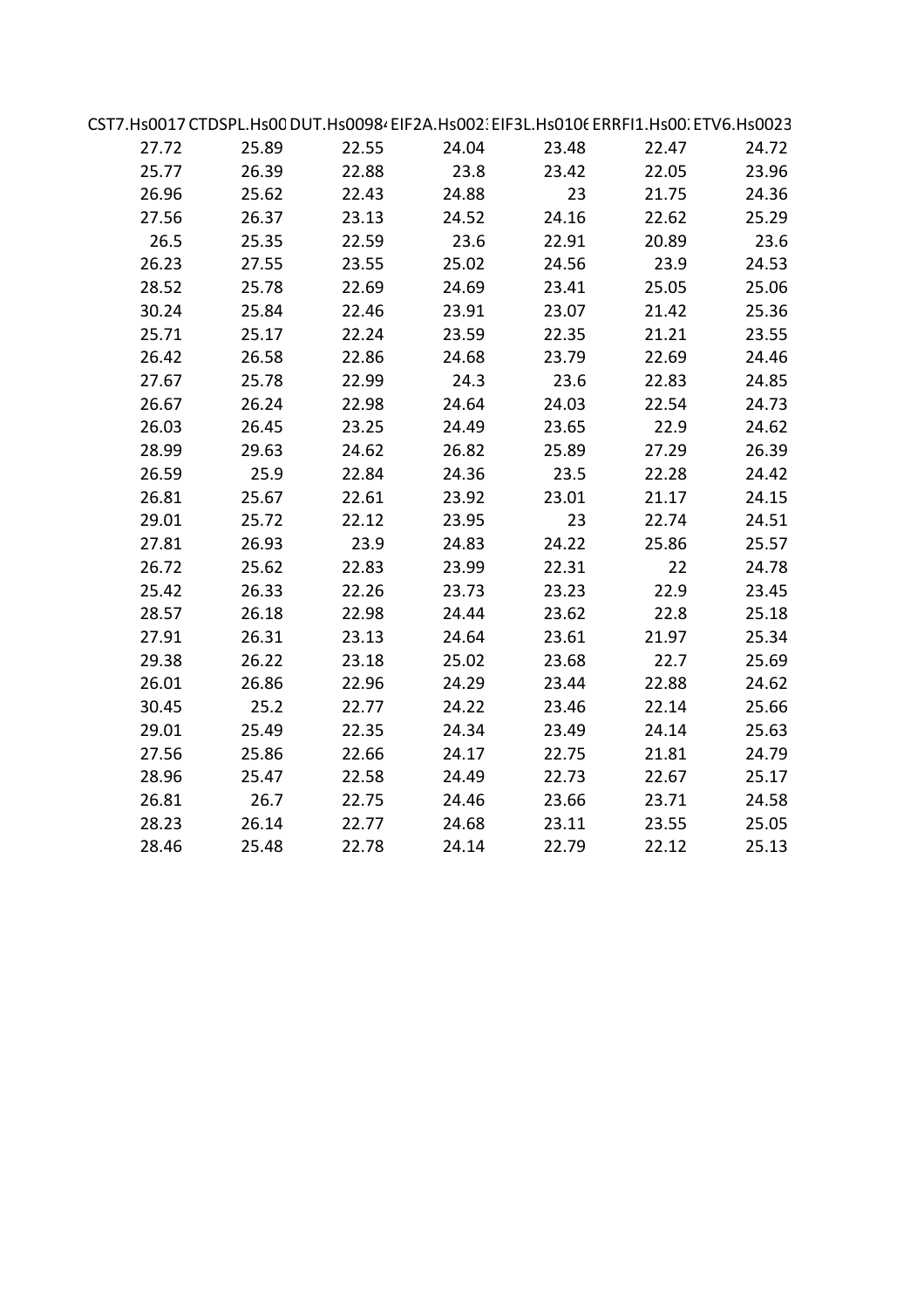| FAM190B.Hs FAM20A.Hs0 FKBP7.Hs005 FN1.Hs00365 FNIP2.Hs003 FRMD4A.Hs0 G3BP1.Hs004 |       |       |       |       |       |       |  |
|----------------------------------------------------------------------------------|-------|-------|-------|-------|-------|-------|--|
| 25.86                                                                            | 24.58 | 25.18 | 17.24 | 25.56 | 24.75 | 23.41 |  |
| 25.25                                                                            | 22.93 | 25.13 | 15.87 | 24.72 | 24.3  | 22.23 |  |
| 25.64                                                                            | 23.51 | 25.18 | 14.73 | 25.41 | 24.46 | 22.32 |  |
| 25.8                                                                             | 24.45 | 25.48 | 16.64 | 25.79 | 24.95 | 23.37 |  |
| 25.74                                                                            | 23.17 | 24.72 | 14.77 | 25.23 | 24.19 | 22.91 |  |
| 26.85                                                                            | 23.73 | 25.8  | 16.89 | 26.05 | 25.55 | 23.6  |  |
| 25.21                                                                            | 25.38 | 25.72 | 18.83 | 25.33 | 23.95 | 23.21 |  |
| 25.03                                                                            | 25    | 25.08 | 16.61 | 25.07 | 23.94 | 22.97 |  |
| 24.44                                                                            | 22.85 | 24.38 | 16.12 | 24.39 | 23.32 | 22.07 |  |
| 26.61                                                                            | 23.69 | 26.09 | 15.78 | 25.83 | 24.81 | 22.92 |  |
| 25.92                                                                            | 24.88 | 25.66 | 16.92 | 25.69 | 24.94 | 23.45 |  |
| 26.09                                                                            | 24.14 | 25.28 | 16.87 | 25.74 | 24.79 | 23.28 |  |
| 26.26                                                                            | 24.15 | 24.93 | 16    | 25.68 | 25.12 | 23.07 |  |
| 28.22                                                                            | 25.93 | 27.05 | 18.98 | 28.45 | 28.91 | 25.23 |  |
| 25.99                                                                            | 24.66 | 25.07 | 15.62 | 25.55 | 24.49 | 23.16 |  |
| 25.64                                                                            | 22.77 | 24.69 | 14.89 | 25.49 | 24.06 | 22.4  |  |
| 25.56                                                                            | 24.55 | 24.66 | 16.21 | 24.9  | 23.97 | 22.87 |  |
| 26.81                                                                            | 24.72 | 25.61 | 18.65 | 26.44 | 25.99 | 23.83 |  |
| 24.8                                                                             | 23.8  | 24.54 | 15.3  | 24.59 | 24.35 | 22.84 |  |
| 26.16                                                                            | 22.28 | 24.83 | 15.34 | 25.41 | 24.37 | 22.36 |  |
| 25.16                                                                            | 24.43 | 25.19 | 16.82 | 25.32 | 24.44 | 23.2  |  |
| 26.01                                                                            | 24.12 | 24.43 | 15.38 | 25.12 | 24.8  | 23.47 |  |
| 25.4                                                                             | 23.9  | 24.21 | 16.47 | 25.88 | 25.23 | 23.6  |  |
| 25.67                                                                            | 22.64 | 24.98 | 16.18 | 26.09 | 24.73 | 22.71 |  |
| 25.45                                                                            | 26.8  | 25.51 | 17.67 | 25.21 | 23.87 | 23.04 |  |
| 24.81                                                                            | 25.97 | 25.7  | 18.39 | 25.26 | 23.68 | 23.29 |  |
| 25.58                                                                            | 23.4  | 24.42 | 15.65 | 24.99 | 24.82 | 23.02 |  |
| 24.78                                                                            | 24.67 | 24.75 | 16.4  | 24.87 | 23.83 | 23.03 |  |
| 25.69                                                                            | 24.36 | 25.99 | 16.85 | 25.49 | 24.71 | 22.98 |  |
| 25.35                                                                            | 24.04 | 24.52 | 17.27 | 25.55 | 24.94 | 23.57 |  |
| 25.26                                                                            | 24.07 | 24.81 | 17.12 | 25.48 | 24.66 | 23.34 |  |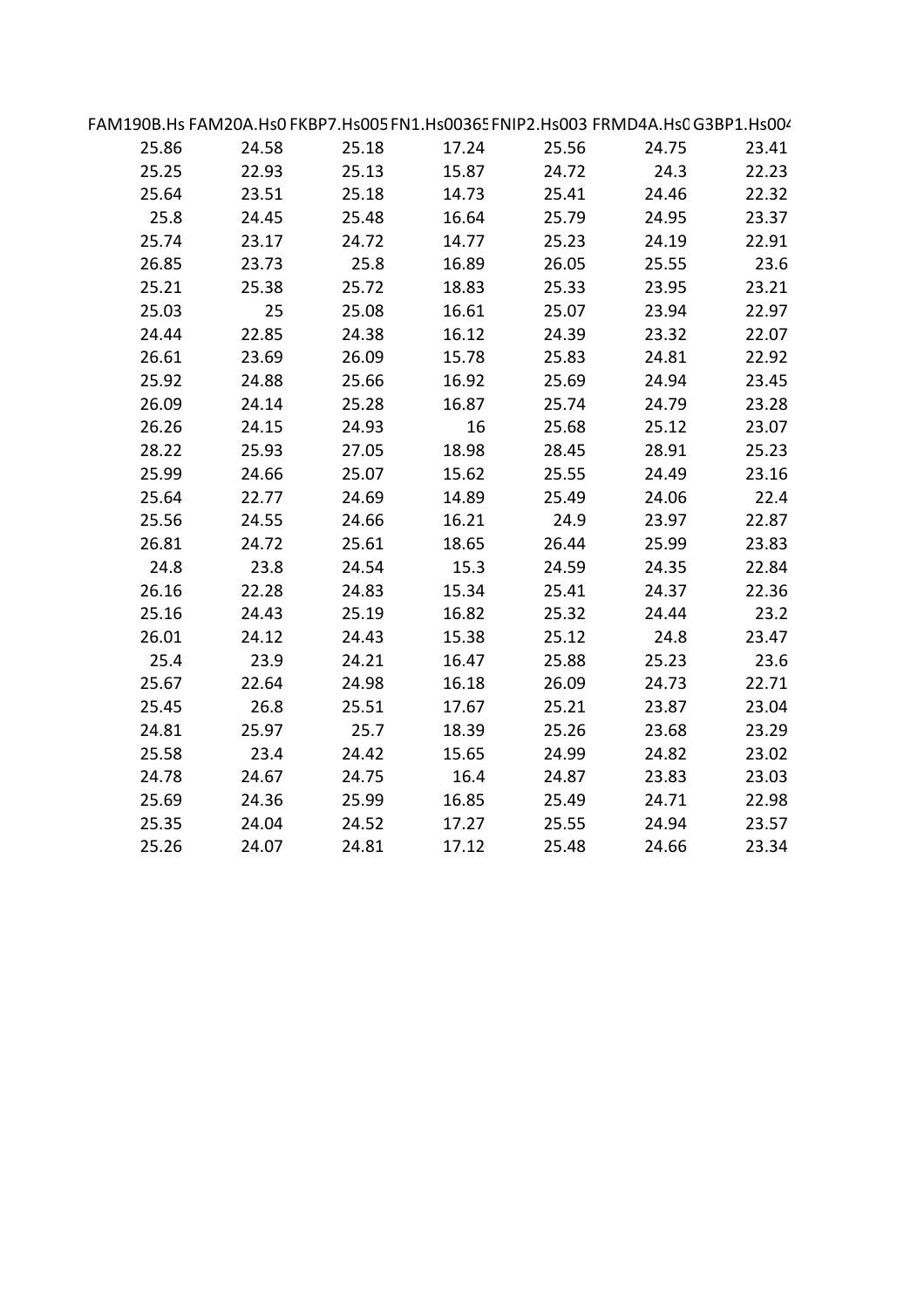| GABRB2.Hs0IGGNBP2.Hs0GPR4.Hs0094GYG1.Hs003(HMGB1.Hs01IFI27.Hs0108IFI6.Hs00242 |       |          |       |       |       |       |  |
|-------------------------------------------------------------------------------|-------|----------|-------|-------|-------|-------|--|
| 28.16                                                                         | 25.24 | 30.28    | 34.9  | 25.12 | 24.03 | 26.87 |  |
| 27.29                                                                         | 25.39 | 29.75    | 34.21 | 24.51 | 22.25 | 26.07 |  |
| 27.74                                                                         | 25.31 | 30.83    | 33.45 | 24.79 | 21.6  | 24.19 |  |
| 28.34                                                                         | 25.67 | 30.23    | 34.72 | 25.25 | 24.15 | 26.94 |  |
| 27.02                                                                         | 24.67 | 30.71    | 35.73 | 24.66 | 21.4  | 24.42 |  |
| 29.63                                                                         | 26.25 | 31.74    | 33.88 | 25.82 | 23.49 | 26.26 |  |
| 28.31                                                                         | 25.74 | 30.45    | 33.49 | 25.1  | 23.95 | 26.91 |  |
| 26.38                                                                         | 25.1  | 30.7     | 34.86 | 24.9  | 24.13 | 27.46 |  |
| 26.96                                                                         | 24.48 | 29.37    | 33.19 | 24.57 | 22.34 | 25.87 |  |
| 27.44                                                                         | 25.43 | 30.89    | 33.71 | 24.91 | 22.39 | 25.35 |  |
| 28.01                                                                         | 25.47 | 30.41    | 35    | 25.34 | 23.14 | 25.04 |  |
| 27.74                                                                         | 25.49 | 31.14    | 34.91 | 25.24 | 22.36 | 25.43 |  |
| 29.49                                                                         | 25.78 | 30.48 NA |       | 25.3  | 22.81 | 25.54 |  |
| 28.26                                                                         | 28.52 | 33.59    | 35.33 | 26.59 | 26.36 | 29.59 |  |
| 27.36                                                                         | 25.3  | 30.08    | 33.88 | 25.01 | 22.71 | 25.87 |  |
| 26.75                                                                         | 25.51 | 29.21    | 33.06 | 24.87 | 22.26 | 26.13 |  |
| 26.26                                                                         | 24.87 | 29.98    | 36.25 | 24.79 | 23.87 | 28.01 |  |
| 29.07                                                                         | 26.62 | 33.33    | 34.47 | 25.33 | 23.67 | 27.92 |  |
| 26.35                                                                         | 25.06 | 30.97    | 36.01 | 25.4  | 23.23 | 25.6  |  |
| 28.8                                                                          | 24.91 | 30.57    | 33.53 | 25.16 | 21.98 | 25.63 |  |
| 27.91                                                                         | 25.72 | 30.94 NA |       | 25.51 | 24.39 | 26.97 |  |
| 27.64                                                                         | 25.83 | 30.75    | 34.99 | 25.85 | 23.98 | 26.55 |  |
| 28.49                                                                         | 26.4  | 30.64    | 34.85 | 26.24 | 23.8  | 26.7  |  |
| 27.77                                                                         | 26.16 | 30.64    | 35.7  | 25.19 | 23.49 | 26.88 |  |
| 26.13                                                                         | 25.07 | 30.71    | 35.12 | 24.98 | 24.74 | 28.41 |  |
| 27.95                                                                         | 24.89 | 30.98    | 35.9  | 25.32 | 23.94 | 26.75 |  |
| 26.71                                                                         | 25.02 | 29.65    | 33.46 | 25.12 | 24.05 | 26.4  |  |
| 28.46                                                                         | 25.38 | 29.39    | 33.88 | 25.34 | 23.28 | 25.56 |  |
| 28.78                                                                         | 25.62 | 31.18    | 34.24 | 25.32 | 22.99 | 25.8  |  |
| 28.27                                                                         | 26    | 30.54    | 32.96 | 25.47 | 24.15 | 26.51 |  |
| 27.41                                                                         | 25.37 | 30.14    | 35.14 | 25.54 | 22.83 | 25.13 |  |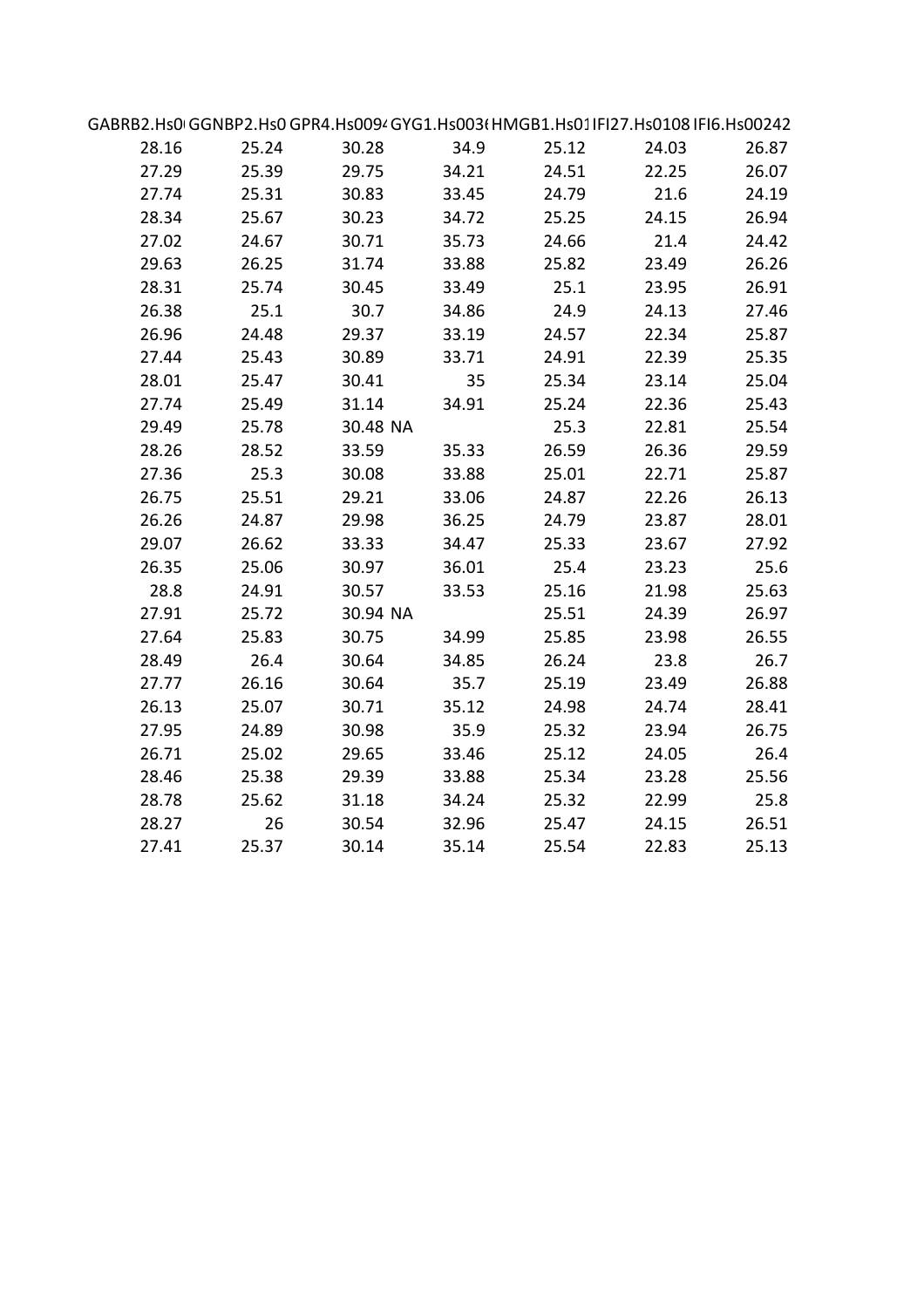| IFIT3.Hs0192 IKZF3.Hs002: IL7R.Hs0090. JAK3.Hs0016 KIAA0090.Hs KIAA1377.Hs LY9.Hs03004 |       |       |       |       |       |       |  |
|----------------------------------------------------------------------------------------|-------|-------|-------|-------|-------|-------|--|
| 25.96                                                                                  | 28.47 | 27.34 | 27.48 | 25.98 | 25.23 | 29.83 |  |
| 25.32                                                                                  | 26.56 | 25.12 | 24.45 | 25.52 | 26.83 | 27.43 |  |
| 24.31                                                                                  | 26.38 | 24.87 | 25.05 | 25.28 | 26.64 | 27.11 |  |
| 26.17                                                                                  | 28.72 | 27.77 | 26.73 | 26.18 | 26.25 | 29.36 |  |
| 24.21                                                                                  | 26.3  | 24.78 | 24.43 | 25.19 | 25.92 | 27.71 |  |
| 26.47                                                                                  | 26.22 | 25.22 | 25.62 | 26.3  | 27.47 | 28.06 |  |
| 25.66                                                                                  | 29.6  | 26.62 | 26.72 | 25.97 | 26.47 | 30.2  |  |
| 25.55                                                                                  | 30.69 | 29.61 | 27.45 | 25.72 | 25.57 | 31.68 |  |
| 24.7                                                                                   | 26.53 | 24.55 | 24.25 | 24.7  | 25.94 | 27.77 |  |
| 25.72                                                                                  | 26.38 | 24.93 | 24.99 | 25.67 | 27.29 | 27.99 |  |
| 25.82                                                                                  | 29.39 | 26.53 | 27.13 | 25.82 | 25.68 | 30.29 |  |
| 25.58                                                                                  | 27.51 | 25.91 | 25.48 | 26.14 | 26.53 | 29.02 |  |
| 25.67                                                                                  | 26.06 | 26.1  | 24.84 | 25.76 | 26.69 | 27.24 |  |
| 27.55                                                                                  | 27.77 | 28.21 | 27.93 | 28.35 | 29.44 | 29.81 |  |
| 25.7                                                                                   | 27.6  | 27.15 | 25.83 | 25.58 | 25.59 | 28.4  |  |
| 25.57                                                                                  | 27.25 | 24.95 | 24.56 | 25.34 | 26.89 | 28.15 |  |
| 26.43                                                                                  | 26.97 | 25.32 | 26.42 | 25.67 | 25.32 | 28.95 |  |
| 26.48                                                                                  | 26.78 | 26.9  | 27.32 | 27.14 | 27.68 | 28.33 |  |
| 25.85                                                                                  | 27.42 | 26.62 | 26.22 | 25.09 | 26.02 | 28.57 |  |
| 25.05                                                                                  | 25.83 | 23.19 | 24.02 | 25.27 | 26.09 | 27.2  |  |
| 26.83                                                                                  | 28.45 | 27.21 | 27.16 | 25.98 | 25.74 | 30.06 |  |
| 26.5                                                                                   | 28.27 | 26.6  | 26.77 | 25.88 | 26.84 | 29.63 |  |
| 26.97                                                                                  | 29.48 | 27.89 | 27.94 | 26.03 | 26.58 | 30.71 |  |
| 26.5                                                                                   | 26.87 | 25    | 25.92 | 25.64 | 27.16 | 28.07 |  |
| 26.98                                                                                  | 30.96 | 28.17 | 29.1  | 25.9  | 26.16 | 32.68 |  |
| 26.21                                                                                  | 30.09 | 27.99 | 28.57 | 25.69 | 26.26 | 31.1  |  |
| 26.96                                                                                  | 28.5  | 25.9  | 25.89 | 25.44 | 26.4  | 29.31 |  |
| 25.93                                                                                  | 29.78 | 28.3  | 28.06 | 25.31 | 25.96 | 30.6  |  |
| 25.56                                                                                  | 26.61 | 24.94 | 25.21 | 26    | 26.95 | 28.32 |  |
| 26.91                                                                                  | 29.36 | 28    | 26.84 | 25.98 | 26.51 | 30.09 |  |
| 25.45                                                                                  | 29.96 | 28.34 | 26.65 | 25.63 | 26.21 | 31.25 |  |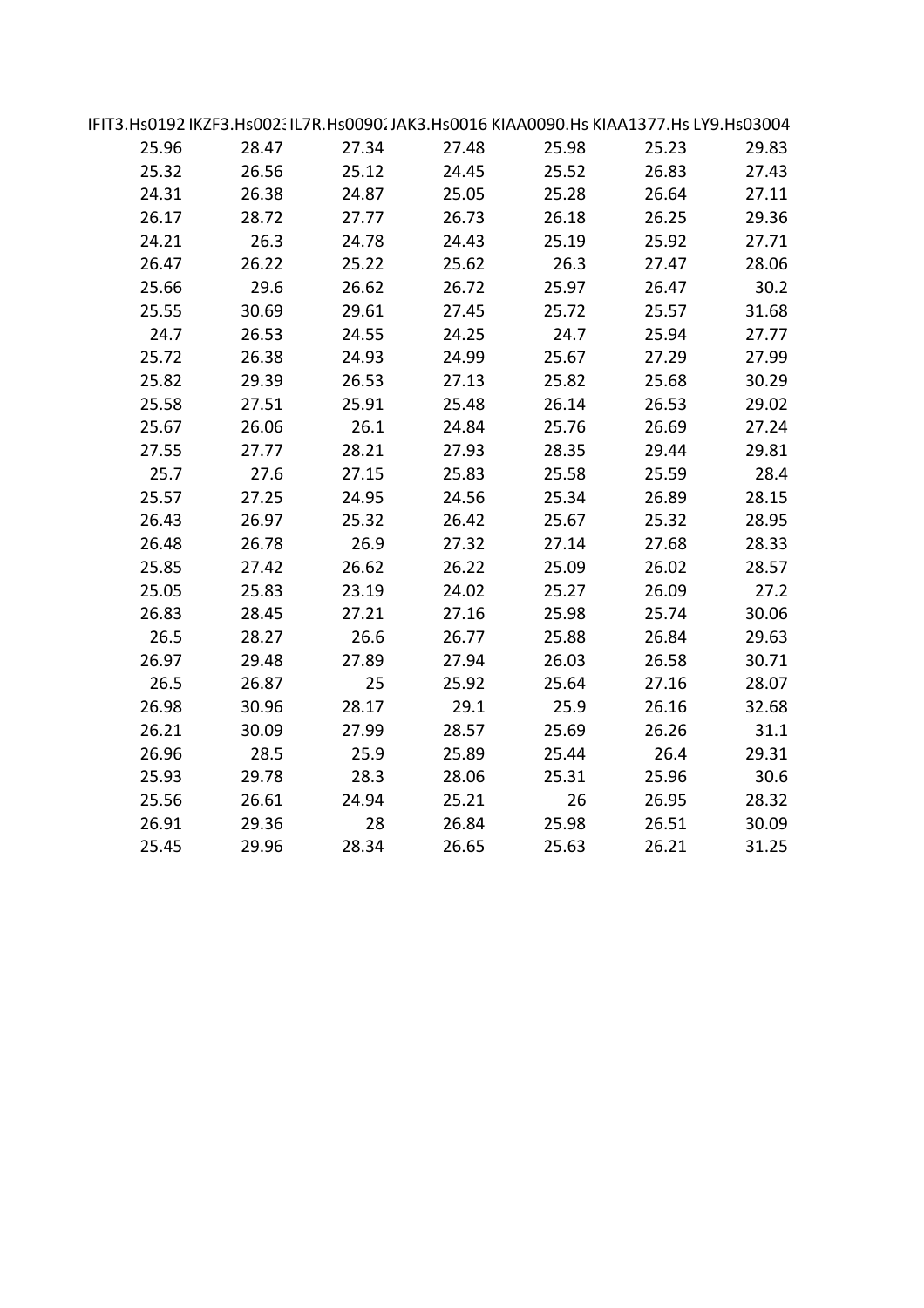| MRPL52.Hs0+NAA25.Hs00+NBL1.C1orf1! NELL2.Hs001 OAS1.Hs009. PARP12.Hs01 PDE5A.Hs001 |       |       |       |       |       |       |  |
|------------------------------------------------------------------------------------|-------|-------|-------|-------|-------|-------|--|
| 25.64                                                                              | 25.72 | 22.63 | 31.93 | 27.62 | 25.88 | 25.17 |  |
| 25.12                                                                              | 26.4  | 22.98 | 28.57 | 26.36 | 24.53 | 25.7  |  |
| 25.47                                                                              | 25.98 | 22.38 | 29.69 | 24.44 | 23.87 | 25.91 |  |
| 26.51                                                                              | 26.78 | 22.19 | 31.14 | 26.78 | 26.16 | 25.71 |  |
| 25.68                                                                              | 25.54 | 22.08 | 28.72 | 25.86 | 24.43 | 25.12 |  |
| 25.98                                                                              | 27.09 | 23.37 | 30.36 | 26.07 | 25.64 | 26.72 |  |
| 26.32                                                                              | 26.59 | 23.8  | 31.07 | 26.73 | 25.68 | 25.12 |  |
| 25.85                                                                              | 25.96 | 22.73 | 32.22 | 26.8  | 25.82 | 25.71 |  |
| 25.63                                                                              | 25.11 | 22.07 | 29.88 | 25.42 | 24.6  | 24.73 |  |
| 25.66                                                                              | 26.18 | 22.64 | 29.87 | 25.96 | 24.8  | 27.29 |  |
| 26.25                                                                              | 26.29 | 22.05 | 30.32 | 25.61 | 24.99 | 25.64 |  |
| 26.23                                                                              | 26.51 | 22.7  | 31.38 | 26.19 | 24.8  | 26.08 |  |
| 25.75                                                                              | 26.45 | 22.45 | 29.9  | 25.76 | 24.93 | 26.39 |  |
| 26.73                                                                              | 29.66 | 25    | 32.31 | 28.99 | 27.8  | 28.02 |  |
| 25.7                                                                               | 26.24 | 21.87 | 30.58 | 25.7  | 25.08 | 25.85 |  |
| 25.98                                                                              | 26.01 | 22.47 | 30.52 | 25.56 | 24.65 | 25.72 |  |
| 25.49                                                                              | 25.49 | 23.17 | 31.55 | 26.98 | 25.51 | 25.73 |  |
| 26.22                                                                              | 27.59 | 25.21 | 30.4  | 24.83 | 26.46 | 25.94 |  |
| 26.2                                                                               | 25.68 | 22.08 | 30.09 | 25.75 | 25.39 | 24.63 |  |
| 25.27                                                                              | 25.61 | 23.38 | 28.39 | 25.13 | 24.06 | 26.47 |  |
| 25.27                                                                              | 26.47 | 22.41 | 31    | 26.94 | 26.31 | 25.02 |  |
| 26.5                                                                               | 26.68 | 22.01 | 30.89 | 26.51 | 25.78 | 26.95 |  |
| 26.44                                                                              | 26.56 | 22.37 | 32.33 | 26.69 | 26.04 | 25.79 |  |
| 25.82                                                                              | 26.4  | 22.99 | 29.97 | 26.68 | 25.56 | 26.73 |  |
| 27.07                                                                              | 25.98 | 23.47 | 31.63 | 28.23 | 26.57 | 26.53 |  |
| 25.88                                                                              | 26.55 | 22.98 | 31.83 | 27.19 | 26.11 | 26.1  |  |
| 25.79                                                                              | 26.31 | 21.05 | 30.75 | 26.73 | 25.57 | 26.5  |  |
| 25.6                                                                               | 26.45 | 21.67 | 31.58 | 26.25 | 25.8  | 25.66 |  |
| 25.63                                                                              | 26.56 | 23.25 | 30.2  | 25.76 | 24.94 | 25.94 |  |
| 25.77                                                                              | 26.87 | 22.25 | 32.59 | 27.09 | 26.2  | 25.69 |  |
| 25.95                                                                              | 26.57 | 22.18 | 30.9  | 26.41 | 25.65 | 25.14 |  |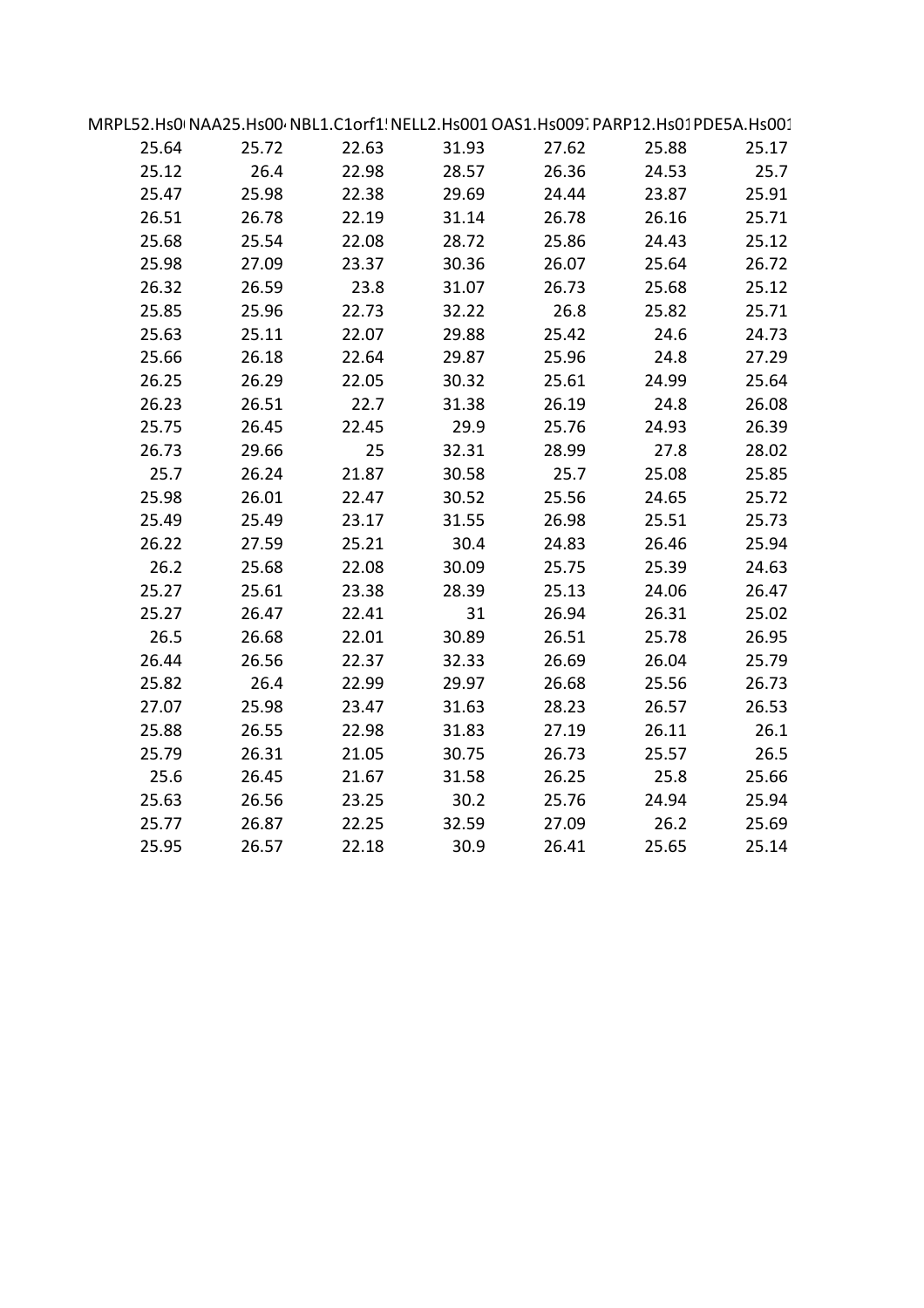| PGF.Hs00182PHF21A.Hs01PIK3C2A.Hs0PTBP1.Hs002PTEN.Hs0262PTPN7.Hs001QKI.Hs00287 |       |       |       |       |       |       |  |
|-------------------------------------------------------------------------------|-------|-------|-------|-------|-------|-------|--|
| 25.91                                                                         | 26.14 | 25.5  | 26.64 | 25.05 | 31.57 | 23.5  |  |
| 25.24                                                                         | 26.11 | 25.88 | 26.33 | 25.24 | 29.01 | 23.57 |  |
| 25.08                                                                         | 25.59 | 25.52 | 26.04 | 24.38 | 28.76 | 22.99 |  |
| 26.84                                                                         | 26.07 | 25.75 | 27.13 | 24.85 | 31.56 | 23.75 |  |
| 25.18                                                                         | 25.11 | 25.15 | 25.92 | 24.29 | 29.09 | 22.85 |  |
| 26.14                                                                         | 26.6  | 26.78 | 27.21 | 25.93 | 29.03 | 24.18 |  |
| 28.11                                                                         | 26.09 | 25.15 | 26.71 | 23.97 | 31.47 | 22.92 |  |
| 27.76                                                                         | 25.38 | 25.16 | 26.54 | 23.85 | 32.63 | 23.53 |  |
| 25.22                                                                         | 24.68 | 24.45 | 25.33 | 23.63 | 28.87 | 21.98 |  |
| 25.23                                                                         | 25.93 | 25.89 | 26.56 | 25.3  | 29.24 | 23.1  |  |
| 27.12                                                                         | 26.09 | 25.68 | 26.84 | 24.72 | 30.81 | 23.23 |  |
| 27.17                                                                         | 26.02 | 25.81 | 26.97 | 24.78 | 30.12 | 23.24 |  |
| 25.84                                                                         | 25.97 | 25.63 | 26.48 | 24.81 | 28.6  | 23.24 |  |
| 27.58                                                                         | 29.14 | 29.29 | 29.43 | 27.95 | 30.18 | 26    |  |
| 25.82                                                                         | 25.71 | 25.3  | 26.31 | 24.58 | 29.74 | 22.71 |  |
| 24.71                                                                         | 25.14 | 24.6  | 26.22 | 24.26 | 29.21 | 22.86 |  |
| 27.03                                                                         | 25.21 | 24.72 | 25.84 | 23.79 | 30.79 | 22.84 |  |
| 27.9                                                                          | 26.67 | 26.82 | 27.69 | 26.16 | 30.32 | 24.71 |  |
| 26.14                                                                         | 25.88 | 24.74 | 26.66 | 24.11 | 29.99 | 23.18 |  |
| 24.8                                                                          | 24.88 | 25.32 | 26.05 | 24.18 | 28.58 | 22.57 |  |
| 26.89                                                                         | 26.1  | 25.51 | 27.1  | 24.51 | 31.2  | 23.46 |  |
| 27.12                                                                         | 26.25 | 25.91 | 26.86 | 25.07 | 30.47 | 22.68 |  |
| 26.12                                                                         | 26.25 | 25.85 | 27.09 | 24.69 | 31.76 | 23.63 |  |
| 25.51                                                                         | 26.41 | 25.87 | 27.22 | 25.38 | 29.02 | 23.14 |  |
| 25.81                                                                         | 25.94 | 25.07 | 26.52 | 23.33 | 32.74 | 22.3  |  |
| 27.84                                                                         | 25.71 | 25.61 | 26.29 | 24.43 | 32    | 22.91 |  |
| 26.03                                                                         | 25.91 | 25.54 | 26.47 | 24.45 | 31.09 | 23.2  |  |
| 26.14                                                                         | 25.9  | 25.45 | 26.65 | 24.08 | 32.06 | 22.84 |  |
| 26.06                                                                         | 25.99 | 26.03 | 26.76 | 24.64 | 29.59 | 23.3  |  |
| 26.09                                                                         | 26.4  | 26.12 | 26.8  | 25.47 | 31.34 | 23.2  |  |
| 26.4                                                                          | 26.3  | 25.35 | 26.36 | 24.37 | 31.94 | 23.54 |  |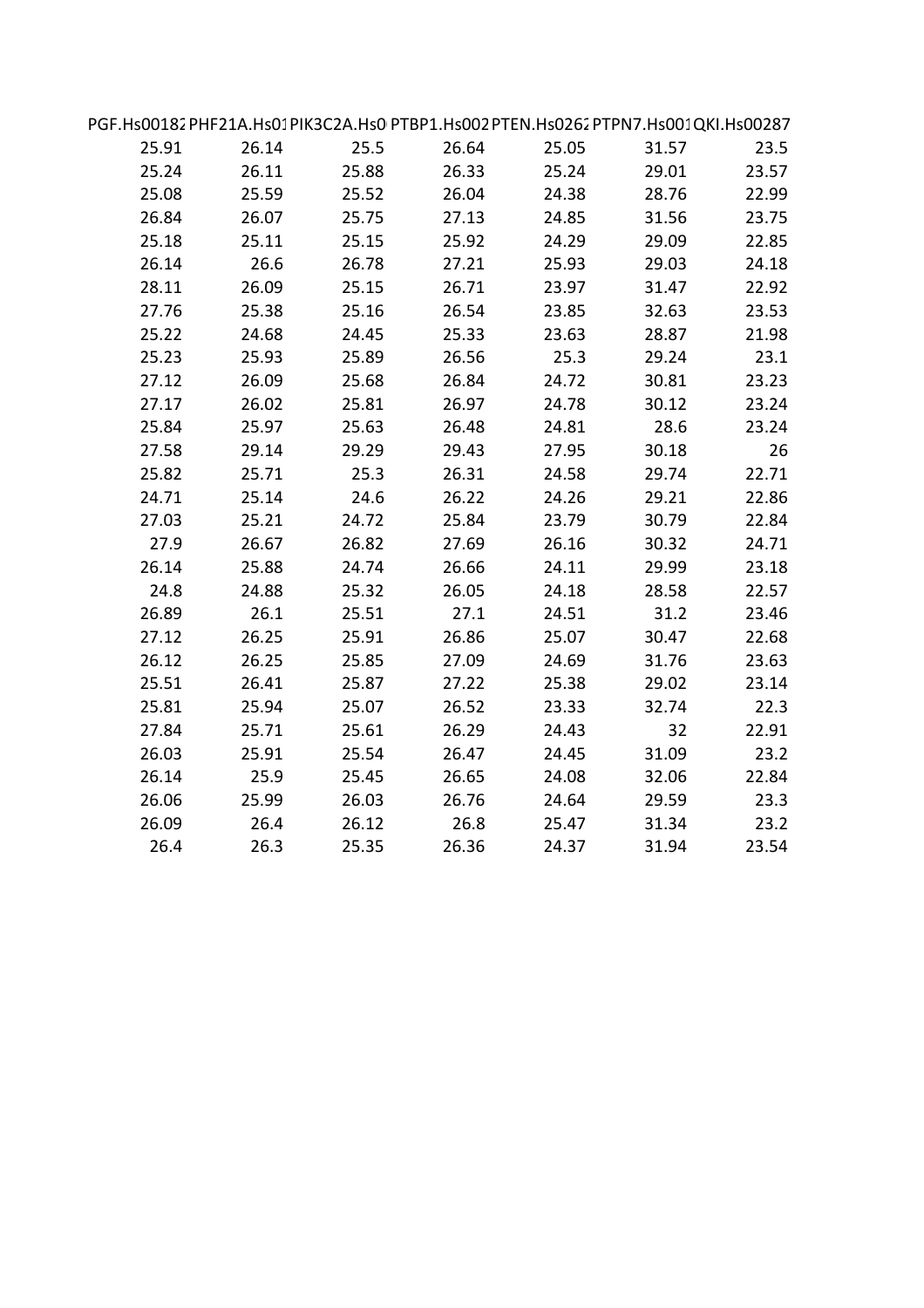| RAB8A.Hs00′ RALGPS2.Hs( RAP2A.Hs00'. RAPGEF2.Hs( RASGRP1.Hs( RBBP6.Hs00! RBL2.Hs0018 |       |       |       |       |       |       |  |
|--------------------------------------------------------------------------------------|-------|-------|-------|-------|-------|-------|--|
| 24.35                                                                                | 27.85 | 25.17 | 24.89 | 28.9  | 26.84 | 25.1  |  |
| 23.1                                                                                 | 26.8  | 25.29 | 24.32 | 26.55 | 26.21 | 24.94 |  |
| 23.24                                                                                | 26.62 | 24.24 | 24.84 | 26.54 | 26.14 | 24.68 |  |
| 24.38                                                                                | 27.61 | 25.09 | 25.38 | 28.67 | 26.69 | 25.48 |  |
| 23.22                                                                                | 26.1  | 24.65 | 24.57 | 26.19 | 26.09 | 24.38 |  |
| 24.07                                                                                | 25.85 | 25.73 | 25.89 | 27.12 | 27.66 | 25.68 |  |
| 24.44                                                                                | 28.2  | 25.01 | 24.79 | 28.81 | 26.94 | 24.91 |  |
| 24.12                                                                                | 27.92 | 25    | 25.03 | 30.54 | 26.43 | 24.73 |  |
| 23.22                                                                                | 25.77 | 24.54 | 24.46 | 26.21 | 25.58 | 24.04 |  |
| 23.57                                                                                | 26.72 | 25.18 | 25.79 | 26.78 | 27.14 | 25.35 |  |
| 23.97                                                                                | 28.37 | 24.95 | 25.38 | 28.83 | 27.08 | 24.99 |  |
| 23.98                                                                                | 27.45 | 25.08 | 25.64 | 27.45 | 27.32 | 25.06 |  |
| 23.63                                                                                | 25.59 | 25.29 | 25.25 | 26.79 | 26.83 | 24.97 |  |
| 25.15                                                                                | 27    | 26.92 | 27.44 | 29.28 | 29.66 | 28.85 |  |
| 23.94                                                                                | 27.19 | 24.81 | 25.03 | 26.86 | 26.84 | 24.72 |  |
| 23.49                                                                                | 26.93 | 24.2  | 24.57 | 26.95 | 26.64 | 24.5  |  |
| 23.96                                                                                | 26.64 | 24.61 | 24.73 | 28.22 | 26.41 | 24.38 |  |
| 24.17                                                                                | 26.41 | 25.42 | 26.16 | 27.65 | 28.02 | 25.96 |  |
| 23.61                                                                                | 27.32 | 24.75 | 24.23 | 27.87 | 26.61 | 24.8  |  |
| 22.56                                                                                | 26.81 | 24.12 | 24.66 | 25.75 | 26.35 | 24.12 |  |
| 24.18                                                                                | 27.13 | 24.97 | 25.43 | 29.69 | 27.41 | 25.02 |  |
| 24.52                                                                                | 27.97 | 25.56 | 25.38 | 28.67 | 27.2  | 25.3  |  |
| 24.61                                                                                | 28.11 | 25.1  | 25.31 | 29.85 | 27.51 | 25.36 |  |
| 23.65                                                                                | 26.73 | 24.87 | 25.58 | 27.43 | 27.41 | 25.14 |  |
| 24.59                                                                                | 28.25 | 24.99 | 24.93 | 29.83 | 26.52 | 24.35 |  |
| 24.73                                                                                | 28.58 | 25.09 | 24.82 | 29.69 | 26.76 | 24.55 |  |
| 23.99                                                                                | 28.35 | 25.12 | 25.47 | 28.09 | 26.92 | 24.89 |  |
| 24.13                                                                                | 28.25 | 25.11 | 24.96 | 30.3  | 26.94 | 24.56 |  |
| 23.55                                                                                | 26.68 | 25.1  | 24.89 | 27.19 | 26.82 | 24.95 |  |
| 24.33                                                                                | 27.61 | 25.5  | 25.45 | 29.39 | 27.32 | 25.9  |  |
| 24.06                                                                                | 28.23 | 25.27 | 24.98 | 29.17 | 26.97 | 24.95 |  |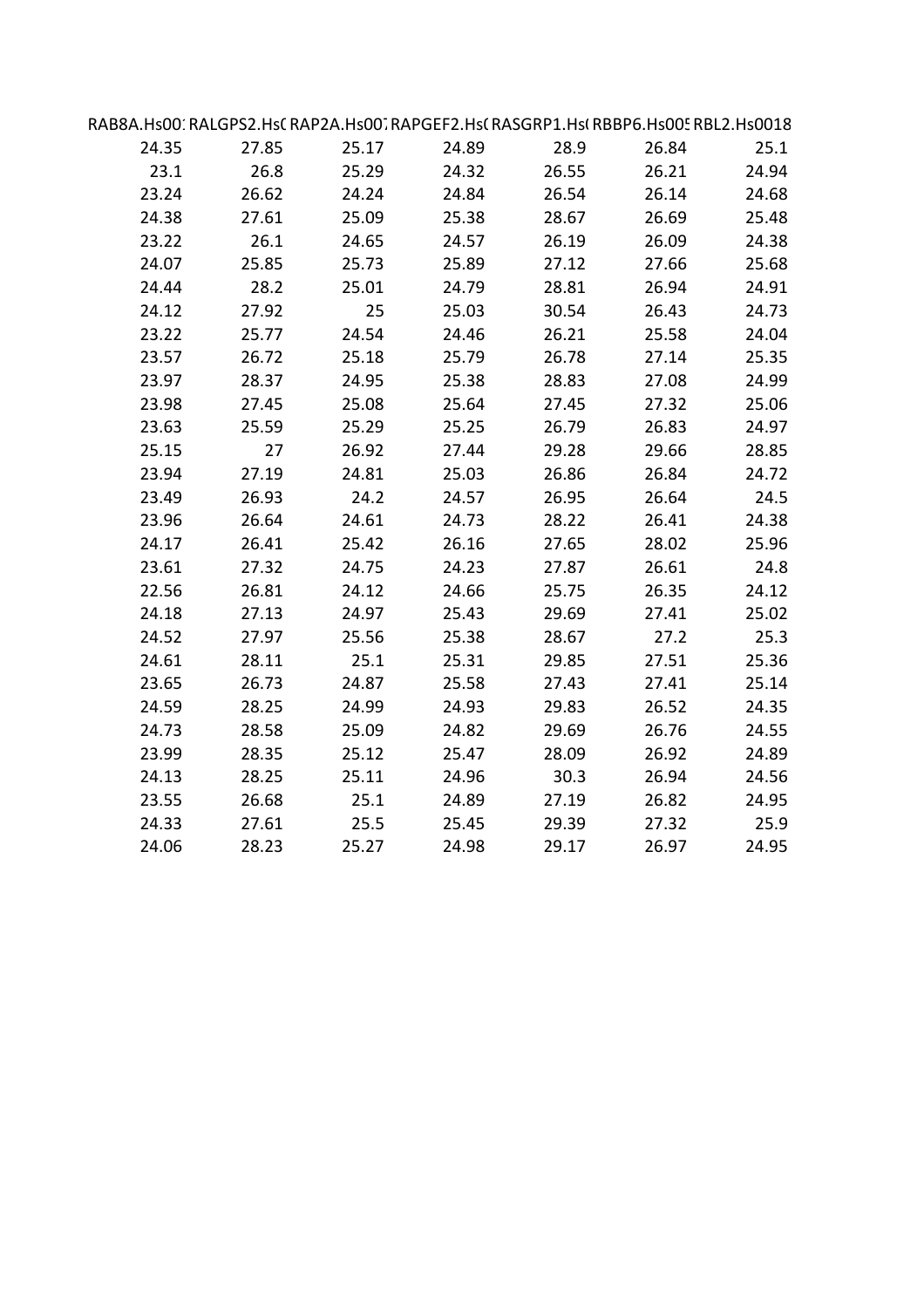|       |       |       | RGS5.Hs0155 RHOH.Hs018 RSAD2.Hs00: SIPA1L3.Hs0( SLC15A2.Hs0 SNTB2.Hs001SOX4.Hs0026 |       |       |       |
|-------|-------|-------|------------------------------------------------------------------------------------|-------|-------|-------|
| 34.17 | 26    | 30.64 | 26.43                                                                              | 26.69 | 29.53 | 22.1  |
| 35.39 | 26.6  | 28.8  | 25.69                                                                              | 25.8  | 27.83 | 22.27 |
|       | 26.22 | 28.24 | 25.66                                                                              | 24.95 | 27.36 | 23.23 |
| 35.02 | 26.19 | 30.09 | 26.12                                                                              | 26.77 | 30.61 | 22.77 |
| 33.72 | 25.62 | 30.39 | 25.4                                                                               | 25.11 | 27.04 | 22.39 |
| 34.57 | 27.01 | 29.13 | 26.42                                                                              | 27.27 | 27.89 | 23.79 |
| 33.71 | 25.47 | 29.4  | 26.22                                                                              | 26.65 | 28.08 | 22.52 |
| 33.47 | 25.64 | 29.46 | 25.7                                                                               | 26.74 | 28.12 | 21.9  |
| 34.93 | 25.06 | 27.71 | 25.16                                                                              | 26.16 | 27.18 | 21.75 |
| 35.48 | 26.86 | 28.62 | 26.02                                                                              | 26.76 | 27.82 | 24.05 |
| 34.73 | 25.73 | 29.61 | 25.99                                                                              | 26.01 | 29.28 | 23.52 |
| 35.46 | 26.15 | 29.5  | 26.1                                                                               | 25.45 | 28.66 | 23.4  |
| 33.46 | 26.18 | 27.38 | 25.89                                                                              | 26.53 | 27.2  | 23.62 |
| 33.81 | 29.48 | 29.91 | 28.34                                                                              | 29.25 | 28.06 | 27.17 |
| 33.73 | 25.85 | 28.37 | 25.7                                                                               | 26.55 | 28.33 | 22.75 |
| 34.67 | 25.97 | 28.25 | 25.66                                                                              | 26.74 | 27.89 | 22.75 |
| 34.78 | 25.79 | 28.26 | 25.48                                                                              | 28.14 | 28.85 | 21.38 |
| 27.12 | 27.54 | 29.94 | 27.07                                                                              | 27.39 | 27.91 | 24.23 |
|       | 25.84 | 29.03 | 25.66                                                                              | 26.48 | 28.72 | 21.37 |
|       | 26.48 | 28.13 | 25.62                                                                              | 25.44 | 26.93 | 23.35 |
| 34.31 | 25.99 | 28.92 | 26.21                                                                              | 27.88 | 30.19 | 22.86 |
| 34.17 | 26.22 | 29.48 | 26.55                                                                              | 27.77 | 29.05 | 23.85 |
| 34.32 | 26.03 | 28.71 | 26.53                                                                              | 28.25 | 30.75 | 22.53 |
|       | 27.44 | 28.83 | 26.56                                                                              | 28.03 | 28.89 | 24.17 |
| 36.17 | 26.51 | 29.67 | 26.55                                                                              | 28.34 | 31.86 | 22.35 |
| 34.74 | 25    | 29.4  | 26.38                                                                              | 27.29 | 30.98 | 22.5  |
| 33.86 | 26.08 | 28.86 | 26.06                                                                              | 28.51 | 29.57 | 23.1  |
| 33.84 | 25.27 | 29.35 | 25.96                                                                              | 26.46 | 30.83 | 21.89 |
|       | 26.66 | 28.63 | 26.1                                                                               | 26.25 | 28.13 | 23.25 |
| 34.34 | 26.31 | 29.75 | 26.17                                                                              | 27.53 | 31.34 | 22.84 |
| 30.65 | 25.75 | 29.59 | 26.35                                                                              | 26.15 | 30.17 | 22.52 |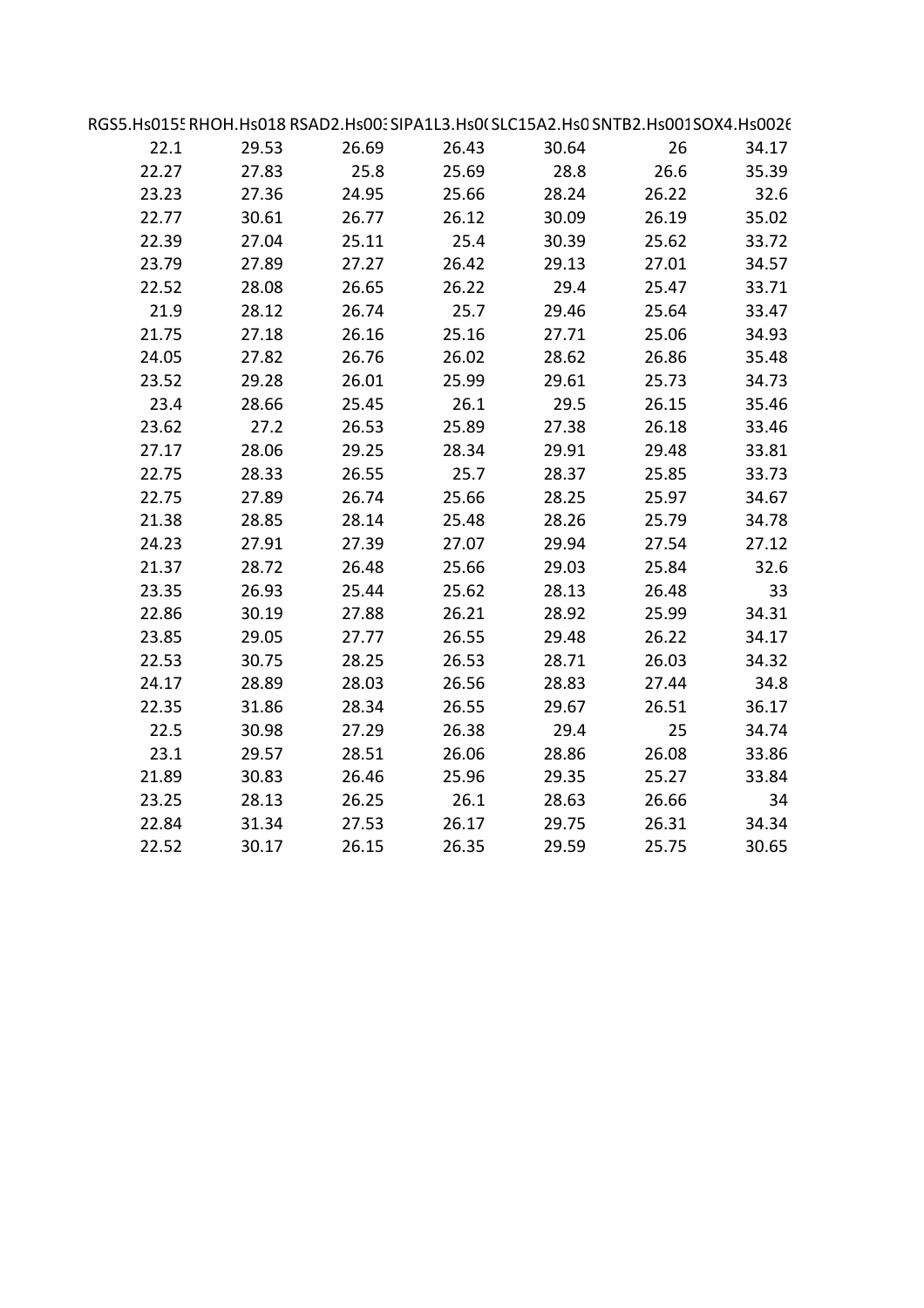| SPARCL1.Hs0SRSF6.Hs007SUPT16H.Hs(SYNC.Hs0025TAF1D.Hs002TARP.TRGC2.TBC1D20.Hs( |       |       |       |       |       |       |  |
|-------------------------------------------------------------------------------|-------|-------|-------|-------|-------|-------|--|
| 20.97                                                                         | 23.73 | 24.69 | 27.37 | 24.95 | 30.32 | 24.84 |  |
| 21.79                                                                         | 22.55 | 24.46 | 27.18 | 24.41 | 29.98 | 24.3  |  |
| 21.06                                                                         | 23.14 | 24.64 | 27.27 | 24.3  | 27.8  | 24.28 |  |
| 21.41                                                                         | 23.68 | 25.16 | 27.72 | 24.99 | 30    | 24.97 |  |
| 20.48                                                                         | 23.22 | 24.38 | 26.92 | 24.41 | 28.06 | 24.13 |  |
| 23.38                                                                         | 23.81 | 25.71 | 28.85 | 25.74 | 29.25 | 25.62 |  |
| 21.66                                                                         | 23.84 | 25.09 | 27.77 | 25.31 | 30.39 | 24.69 |  |
| 20.88                                                                         | 23.4  | 24.65 | 27.52 | 24.55 | 28.11 | 24.51 |  |
| 21.08                                                                         | 22.34 | 24.09 | 26.54 | 23.94 | 28.21 | 23.92 |  |
| 22.93                                                                         | 23.24 | 24.99 | 27.93 | 24.83 | 30.22 | 24.85 |  |
| 21.22                                                                         | 23.68 | 25.06 | 27.64 | 25.01 | 31.62 | 24.97 |  |
| 21.89                                                                         | 23.57 | 25.12 | 27.62 | 24.92 | 30.29 | 25.01 |  |
| 22.07                                                                         | 23.48 | 25.09 | 28.11 | 25.06 | 27.88 | 24.51 |  |
| 25.95                                                                         | 25.95 | 27.64 | 30.97 | 27.92 | 31.69 | 27.07 |  |
| 21.18                                                                         | 23.44 | 24.93 | 27.06 | 25.14 | 28.45 | 24.23 |  |
| 21.16                                                                         | 22.76 | 24.48 | 27.5  | 24.31 | 28.94 | 24.3  |  |
| 20.85                                                                         | 23.31 | 24.68 | 27.48 | 24.22 | 30.23 | 24.04 |  |
| 23.1                                                                          | 24.55 | 25.59 | 28.92 | 25.99 | 26.75 | 25.64 |  |
| 20.66                                                                         | 22.79 | 24.32 | 26.91 | 24.74 | 27.18 | 23.67 |  |
| 22.44                                                                         | 23.01 | 24.07 | 27.64 | 23.93 | 27.73 | 24.58 |  |
| 21.61                                                                         | 23.62 | 24.96 | 27.45 | 24.84 | 31.14 | 24.97 |  |
| 22.03                                                                         | 23.75 | 25.24 | 27.78 | 25.4  | 31.34 | 25.04 |  |
| 21.86                                                                         | 23.79 | 25.54 | 28.89 | 25.28 | 31.97 | 25.1  |  |
| 22.97                                                                         | 23.2  | 24.94 | 28.79 | 24.94 | 27.91 | 25.07 |  |
| 21.28                                                                         | 23.64 | 24.62 | 27.3  | 24.44 | 32.94 | 24.32 |  |
| 22.11                                                                         | 23.75 | 24.75 | 27.08 | 25.22 | 30.81 | 24.2  |  |
| 21.07                                                                         | 23.22 | 24.74 | 27.98 | 24.83 | 30.3  | 24.43 |  |
| 20.84                                                                         | 23.68 | 24.83 | 27.24 | 24.94 | 30.68 | 24.36 |  |
| 22.57                                                                         | 23.58 | 24.96 | 27.77 | 24.93 | 26.6  | 24.87 |  |
| 21.52                                                                         | 23.52 | 25.19 | 27.31 | 25.67 | 30.88 | 24.89 |  |
| 19.67                                                                         | 23.5  | 24.67 | 27.05 | 25.19 | 27.58 | 24.51 |  |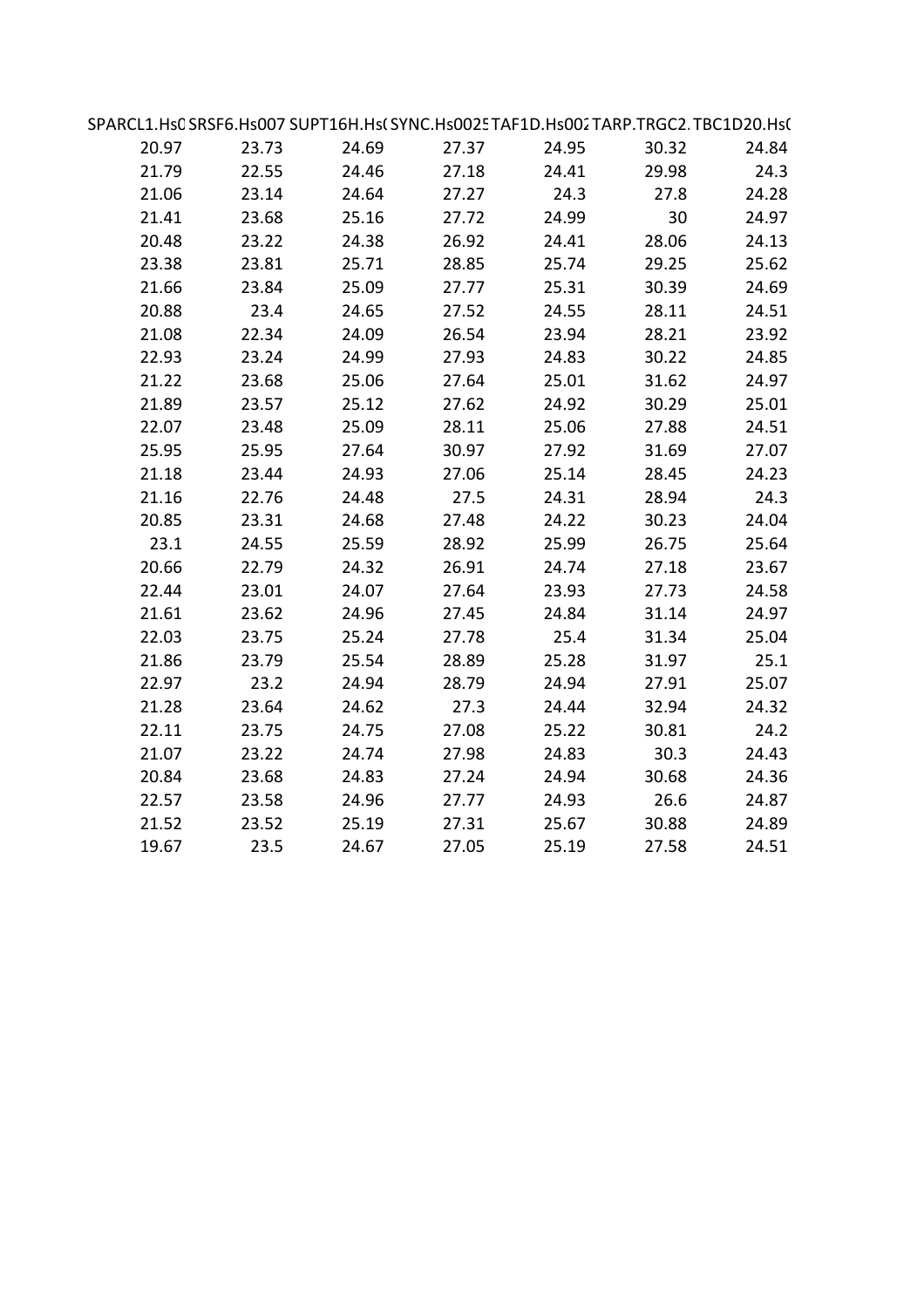|       | THRAP3.Hs0(TLE2.Hs0061 TMEM43.Hs( TNFSF8.Hs00 TOX.Hs0020. TSPAN3.Hs0( TTC3.Hs0159 |       |       |       |       |       |  |
|-------|-----------------------------------------------------------------------------------|-------|-------|-------|-------|-------|--|
| 23.62 | 26.36                                                                             | 24.95 | 28.19 | 29.78 | 22.52 | 23.9  |  |
| 23.6  | 25.71                                                                             | 25.26 | 26.62 | 27.05 | 22.7  | 24.02 |  |
| 23.71 | 26.95                                                                             | 24.94 | 26.6  | 27.1  | 22.56 | 23.82 |  |
| 24.03 | 26.72                                                                             | 25.1  | 28.03 | 29.38 | 23.05 | 24.17 |  |
| 23.07 | 26.44                                                                             | 24.53 | 26.82 | 27.15 | 22.02 | 23.86 |  |
| 24.24 | 27.44                                                                             | 26.26 | 27.83 | 27.6  | 23.7  | 24.52 |  |
| 23.96 | 25.79                                                                             | 24.24 | 28.7  | 29.05 | 22.07 | 24.27 |  |
| 23.38 | 26.21                                                                             | 24.63 | 27.95 | 29.63 | 22.01 | 24.03 |  |
| 22.69 | 24.85                                                                             | 24.1  | 26.47 | 27.21 | 21.39 | 23.24 |  |
| 23.79 | 27.87                                                                             | 25.47 | 27.1  | 27.57 | 23.16 | 24.54 |  |
| 23.78 | 25.73                                                                             | 24.58 | 27.41 | 29.47 | 23.15 | 23.97 |  |
| 23.81 | 26.51                                                                             | 25.34 | 27.32 | 28.05 | 22.98 | 25.35 |  |
| 23.95 | 26.81                                                                             | 25.19 | 27.1  | 27.09 | 23.01 | 23.8  |  |
| 25.91 | 28.72                                                                             | 29.68 | 29.79 | 30.31 | 24.78 | 26.78 |  |
| 23.84 | 26.36                                                                             | 24.6  | 26.99 | 27.38 | 22.62 | 24.14 |  |
| 23.38 | 26.63                                                                             | 24.8  | 26.79 | 28.18 | 22.35 | 23.61 |  |
| 23.3  | 25.82                                                                             | 24.03 | 27.65 | 28.79 | 22.18 | 23.85 |  |
| 24.87 | 27.98                                                                             | 26.95 | 28.85 | 28.39 | 23.59 | 24.97 |  |
| 23.13 | 25.87                                                                             | 24.91 | 26.89 | 27.9  | 21.98 | 23.47 |  |
| 23.22 | 27.37                                                                             | 24.97 | 26.31 | 26.73 | 22.94 | 23.82 |  |
| 23.7  | 26.05                                                                             | 25.55 | 27.99 | 29.62 | 22.65 | 23.54 |  |
| 24.05 | 27.42                                                                             | 25.22 | 27.34 | 29.62 | 22.66 | 23.78 |  |
| 24.1  | 26.32                                                                             | 25.68 | 28.33 | 30    | 23.25 | 23.44 |  |
| 23.71 | 26.69                                                                             | 25.75 | 27.42 | 28.23 | 22.9  | 23.75 |  |
| 23.39 | 26.51                                                                             | 24.56 | 28.33 | 30.1  | 22.27 | 24.36 |  |
| 23.51 | 25.41                                                                             | 24.29 | 28.53 | 29.77 | 22.02 | 24.17 |  |
| 23.69 | 25.84                                                                             | 24.75 | 27.47 | 29.15 | 22.62 | 23.74 |  |
| 23.53 | 25.84                                                                             | 24.6  | 27.88 | 30.11 | 21.73 | 23.45 |  |
| 23.94 | 27.47                                                                             | 25.06 | 27.05 | 27.51 | 23.01 | 24.69 |  |
| 23.92 | 25.83                                                                             | 25.54 | 27.72 | 30.35 | 22.34 | 24.13 |  |
| 23.5  | 25.3                                                                              | 24.26 | 27.57 | 29.87 | 22.34 | 24.13 |  |